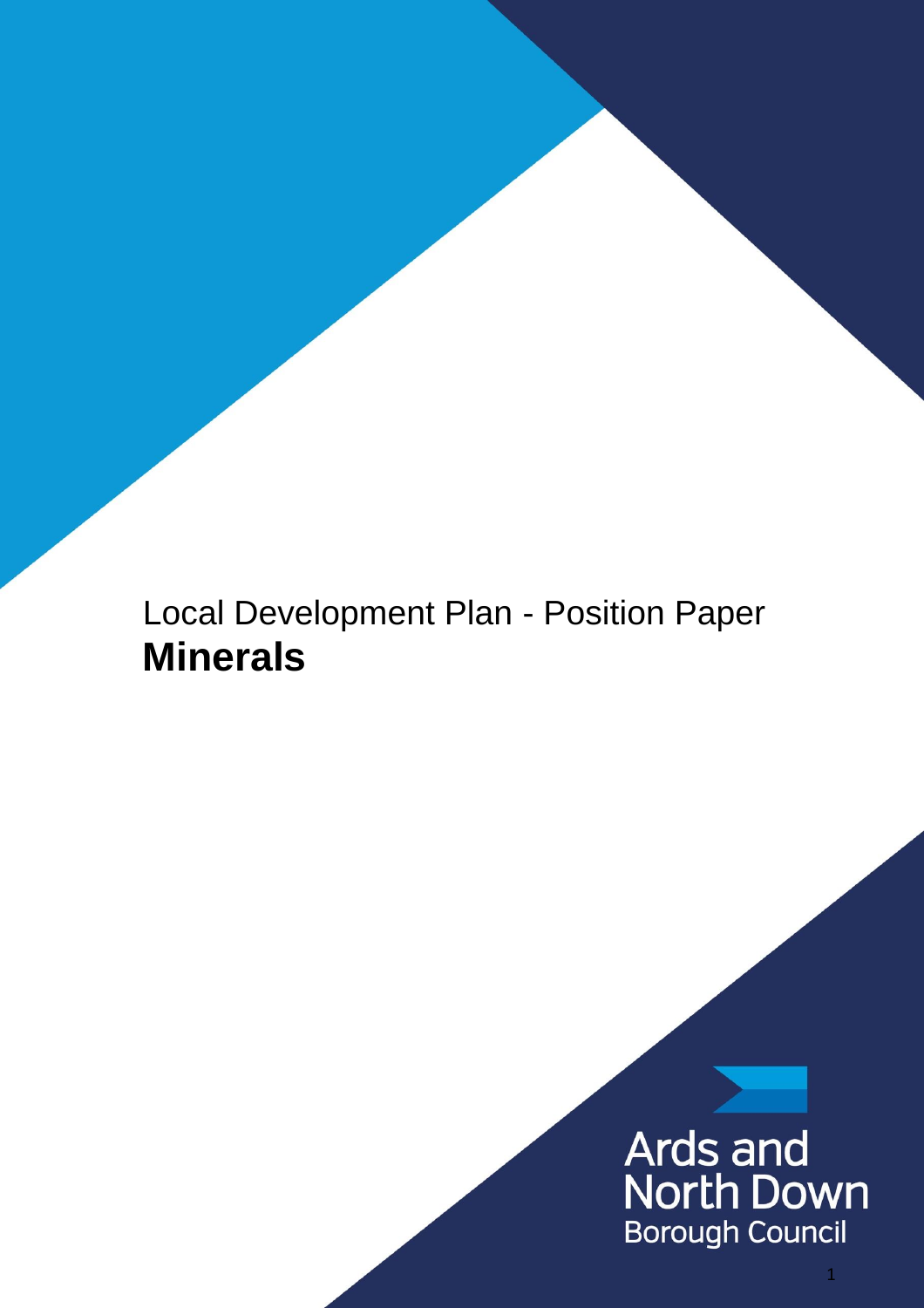# **Contents**

| North Down and Ards Area Plan 1984-1995 (NDAAP), Belfast Urban Area |  |
|---------------------------------------------------------------------|--|
|                                                                     |  |
|                                                                     |  |
| Examples of Mineral Development in Ards and North Down Borough14    |  |
|                                                                     |  |
|                                                                     |  |
|                                                                     |  |
|                                                                     |  |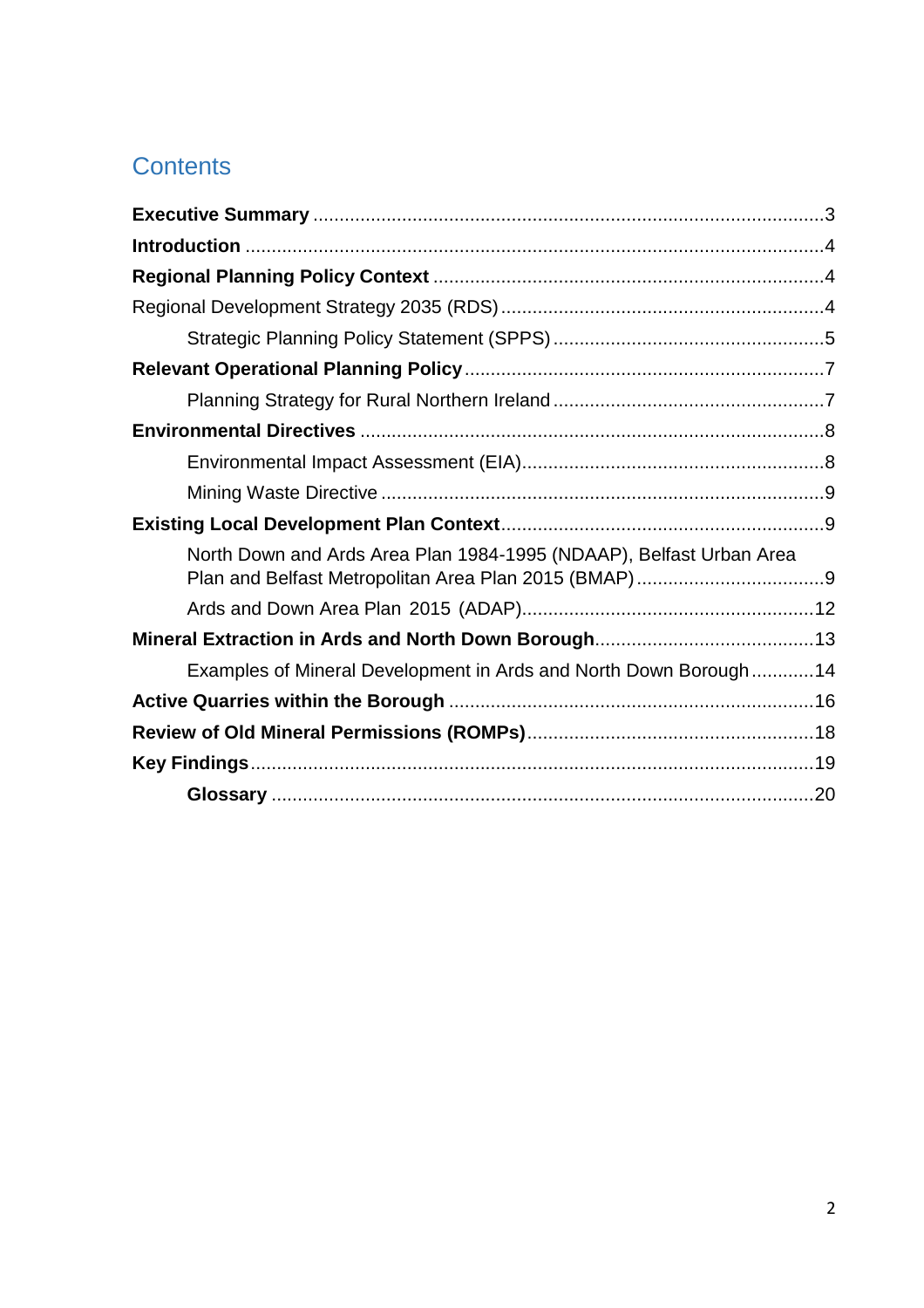# <span id="page-2-0"></span>**Executive Summary**

This Position Paper provides the Council with an overview of Minerals development in the Ards and North Down Borough Council area, to consider the current status and potential for future protection and enhancement.

Any future decision making will need to be made within the context of a Sustainability Appraisal under the provision of Planning (Northern Ireland) Act 2011. This paper is therefore intended to generate ideas on how planning can best balance the needs within the council area.

It is important to stress that in compiling the Position Paper the best information available has been used however it may need to be revised in light of the release of any new data.

The paper will provide a foundation upon which work can commence on a Preferred Options Paper as part of introducing the new Plan Strategy for Ards and North Down Borough Council. This will replace that contained in the draft existing Belfast Metropolitan Area Plan (BMAP) and Ards and Down Plan 2015.

The aims of the paper are:

- To build the capacity of members to make informed planning decisions, particularly within the plan making context;
- To provide baseline information which will inform Development Plan policy making at local level;
- To assess the current status of the environmental assets within the Council area; and
- To link with important ongoing work in relation to the development of a Community Plan and other strategic work being undertaken by the Council.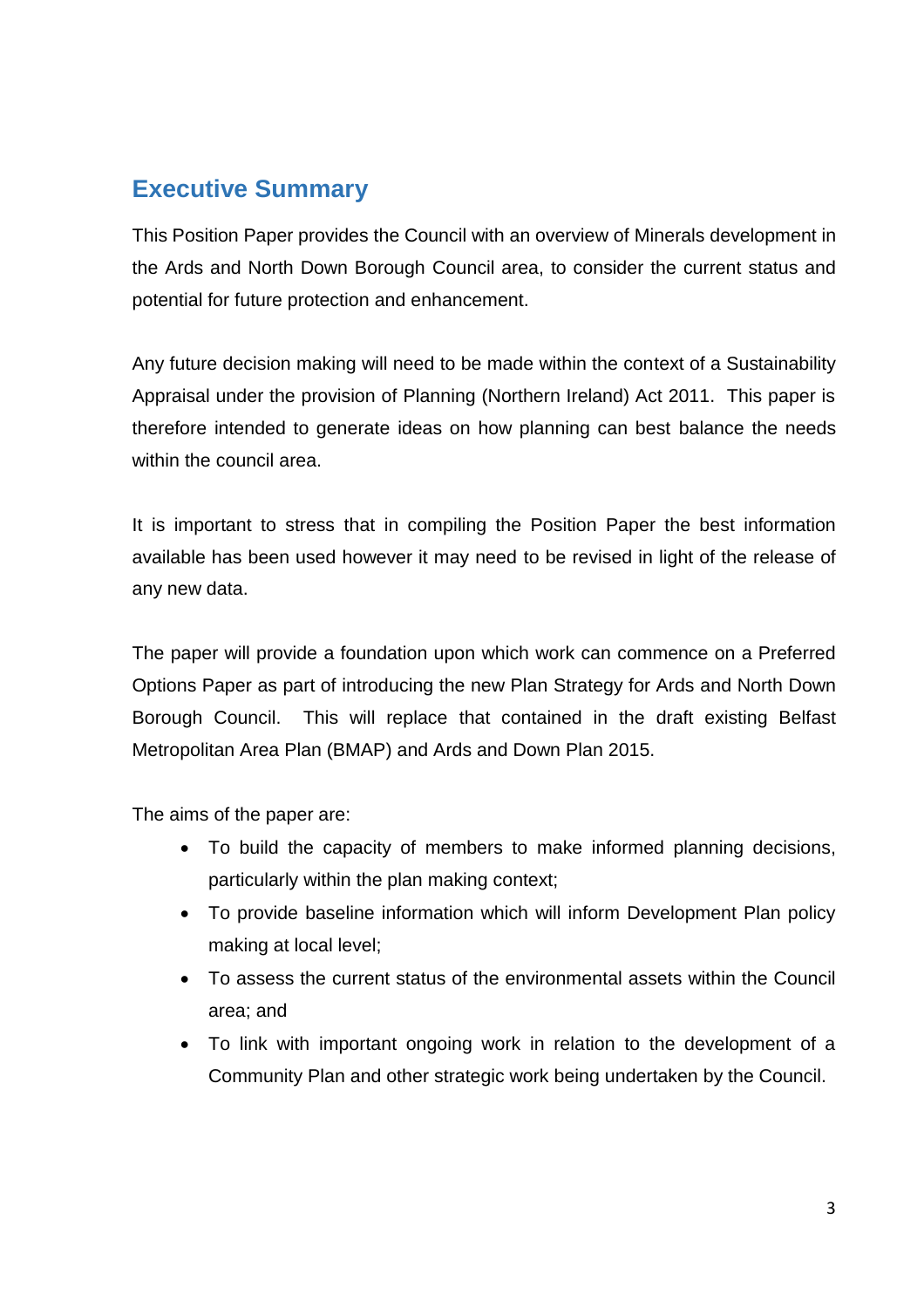# <span id="page-3-0"></span>**Introduction**

- 1.1 This paper examines the mineral assets within the new Ards and North Down Borough Council area.
- 1.2 The paper sets out the regional context for mineral development, which allows members to consider how policy may be formulated within the context of the Regional Development Strategy (RDS) and other regional planning policy.
- 1.3 This is followed by an assessment of the existing Development Plan context and potential for future policies or enhancement of existing policies.
- 1.4 Information has been derived from the former Department of the Environment (DOE), the Northern Ireland Statistics and Research Agency (NISRA), the Department of Enterprise Trade and Investment (DETI), Geological Survey Northern Ireland (GSNI), and the Directory of Mines and Quarries 2014.

# <span id="page-3-1"></span>**Regional Planning Policy Context**

### <span id="page-3-2"></span>Regional Development Strategy 2035 (RDS)

2.1 In relation to mineral development Policy RG11<sup>1</sup> is the key policy within the Regional Development Strategy (RDS) 2035. The policy aim is to protect and manage important geological and geomorphological features. It states that Northern Ireland has a remarkably diverse range of rocks and geomorphological features. While selected sites require protection for their scientific, educational and research value, other topographical and geological features, if sensibly managed, can play an active role in economic development.

<sup>-</sup><sup>1</sup> RDS Pages 47-50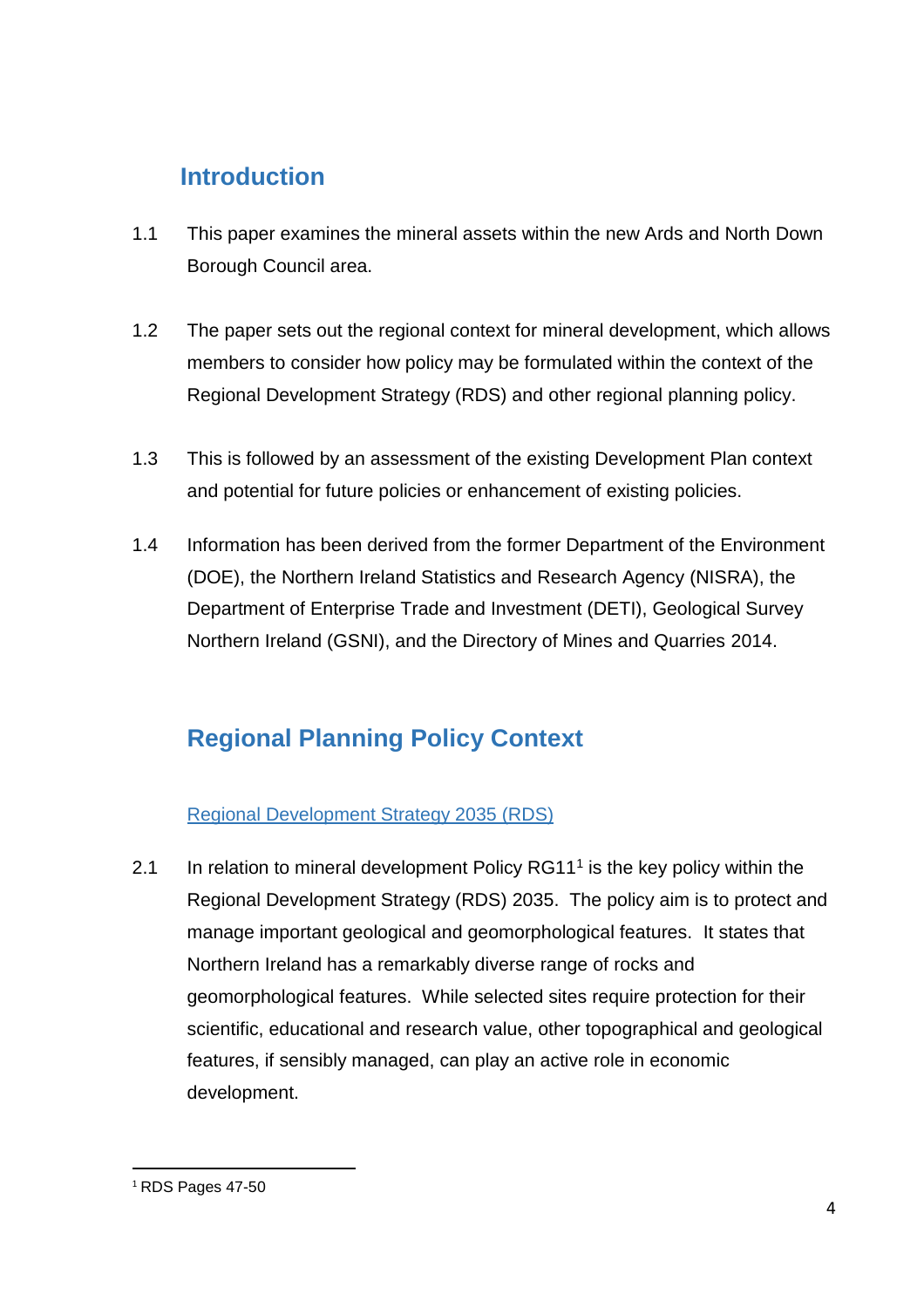2.2 Policy RG11 also states that landscape character is what makes an area unique. It is defined as "a distinct, recognisable and consistent pattern of elements, be it natural (soil, landform) and/or human (for example settlement and development) in the landscape that makes one landscape different from another, rather than better or worse". We can only make informed and responsible decisions on the management and planning of sustainable future landscapes if we pay proper regard to their existing character. By understanding how places differ we can also ensure that future development is well situated, sensitive to its location, and contributes to environmental, social and economic objectives.

### Strategic Planning Policy Statement (SPPS)

- <span id="page-4-0"></span>2.3 The RDS is complimented by the **Strategic Planning Policy Statement (SPPS)** published in September 2015. The SPPS<sup>2</sup> recognises that whilst mineral development can make an essential contribution to the economy there are a number of challenges arising from this type of development. The contribution to the economy must also be balanced against the importance of respecting the limits of our natural resources and ensuring a high level of protection and improvement of the quality of our environment.
- 2.4 The regional strategic objectives for minerals are to:
	- facilitate sustainable minerals development through balancing the need for specific minerals development proposals against the need to safeguard the environment;
	- minimise the impacts of minerals development on local communities, landscape quality, built and natural heritage, and the water environment; and
	- secure the sustainable and safe restoration, including the appropriate reuse of mineral sites, at the earliest opportunity.

<sup>-</sup><sup>2</sup> SPPS Pages 76-79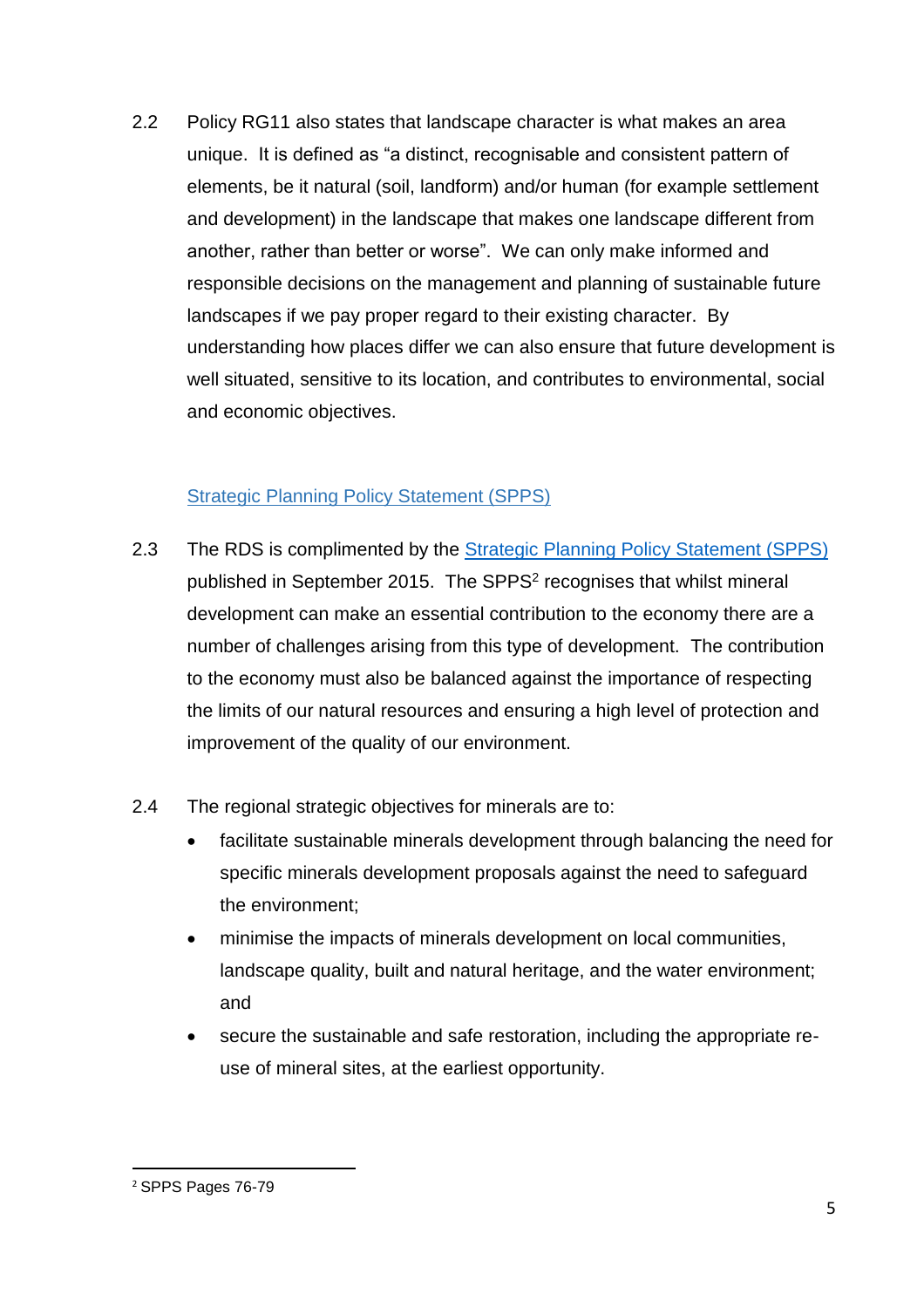- 2.5 The policy approach for minerals development, including peat extraction from bog lands, must be to balance the need for mineral resources against the need to protect and conserve the environment.
- 2.6 Whilst a general presumption against the granting of Planning Permission for the extraction and/or processing of minerals will apply in areas protected from minerals development in the LDP, planning authorities may consider whether particular proposals should be justified as exceptions to the LDP provisions.
- 2.7 Such exceptions will not be applied to unconventional hydrocarbon extraction (Unconventional hydrocarbons refers to oil and gas which comes from sources such as shale or coal seams which act as the reservoirs.), until there is sufficient and robust evidence on all environmental impacts. Hydraulic fracturing is the process of opening and/or extending existing narrow fractures or creating new ones (fractures are typically hairline in width) in gas or oilbearing rock, which allows gas or oil to flow into wellbores to be captured.

### 2.8 In particular, LDPs should:

- ensure that sufficient local supplies of construction aggregates can be made available for use within the local, and where appropriate, the regional market area and beyond, to meet likely future development needs over the plan period;
- safeguard mineral resources which are of economic or conservation value, and seek to ensure that workable mineral resources are not sterilised by other surface development which would prejudice future exploitation;
- identify areas which should be protected from minerals development because of their intrinsic landscape, amenity, scientific or heritage value (including natural, built and archaeological heritage). There should be a general presumption against minerals development in such areas. However, where a designated area such as an Area of Outstanding Natural Beauty (AONB) covers expansive tracts of land, the LDP should carefully consider the scope for some minerals development that avoids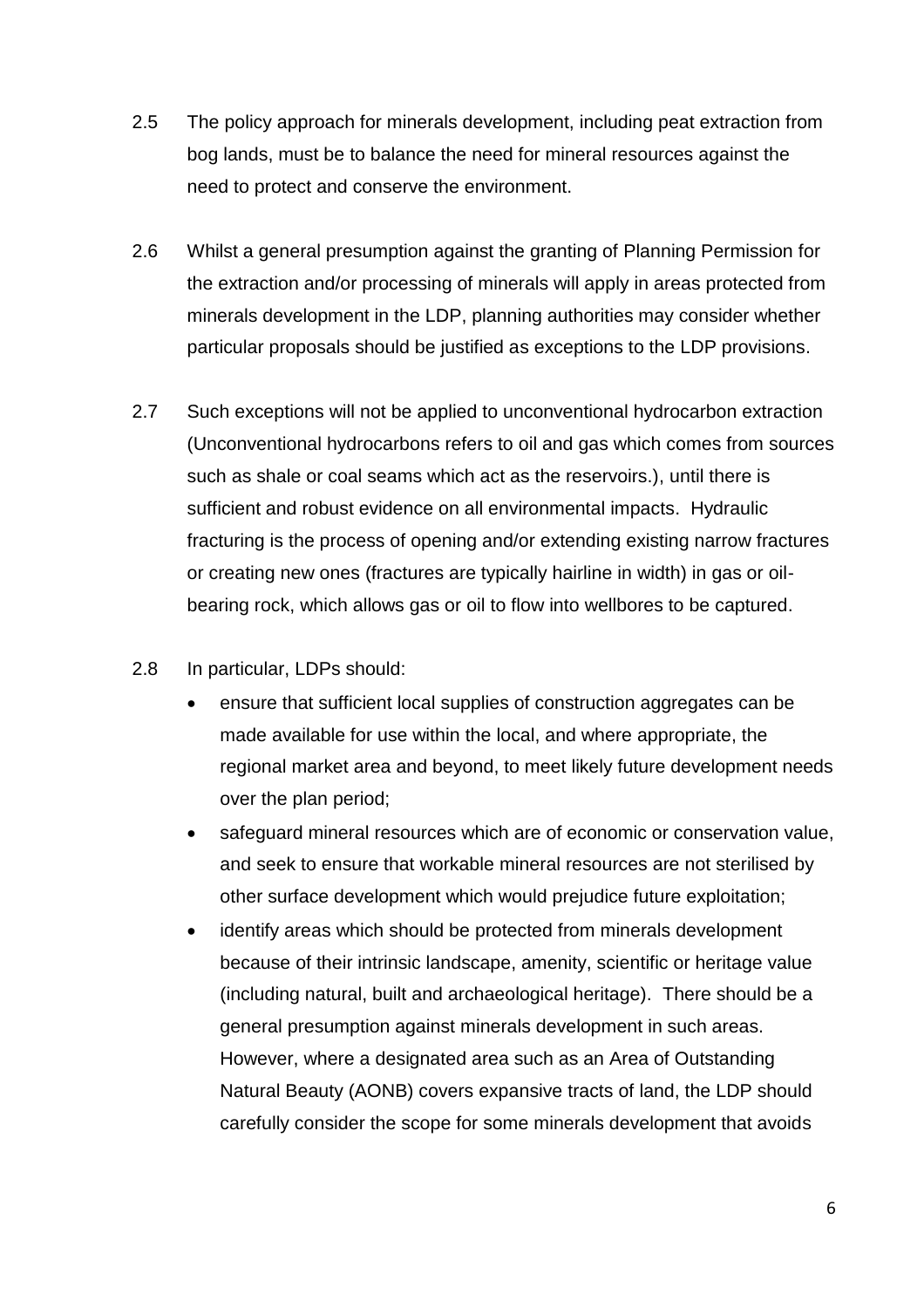key sites and that would not unduly compromise the integrity of the area as a whole or threaten to undermine the rationale for the designation.

# <span id="page-6-0"></span>**Relevant Operational Planning Policy**

### Planning Strategy for Rural Northern Ireland

- <span id="page-6-1"></span>2.9 Current planning policies for Minerals are contained within the Planning Strategy for Rural Northern Ireland (PSRNI). The PSRNI<sup>3</sup> outlines that Minerals are an important natural resource and their exploitation makes an essential contribution to the nation's prosperity and quality of life. The mineral extraction industry provides employment often in rural areas and produces a wide range of products for a variety of purposes in construction, agriculture and industry.
- 2.10 The PSRNI indicates that whilst there is a general presumption in favour of development the environmental impact of mineral development requires consideration because mineral working cannot be entirely reversed. The PSRNI outlines the 'polluter pays principle,' which means that the cost of meeting acceptable environmental standards falls on the mineral industry. The PSRNI further refers to the principle of sustainable development, meaning that the rate of use of the natural resource consumption should be reduced by encouraging the use of renewable and recycled alternatives.
- 2.11 The Minerals Policies contained within the PSRNI are as follows:

### **Policy MIN 1 - ENVIRONMENTAL PROTECTION**

To assess the need for the mineral resource against the need to protect and conserve the environment.

### **Policy MIN 2 - VISUAL IMPLICATIONS**

<sup>-</sup><sup>3</sup> [https://www.planningni.gov.uk/index/policy/rural\\_strategy/psrni\\_regional\\_policies/psrni\\_minerals.htm](https://www.planningni.gov.uk/index/policy/rural_strategy/psrni_regional_policies/psrni_minerals.htm)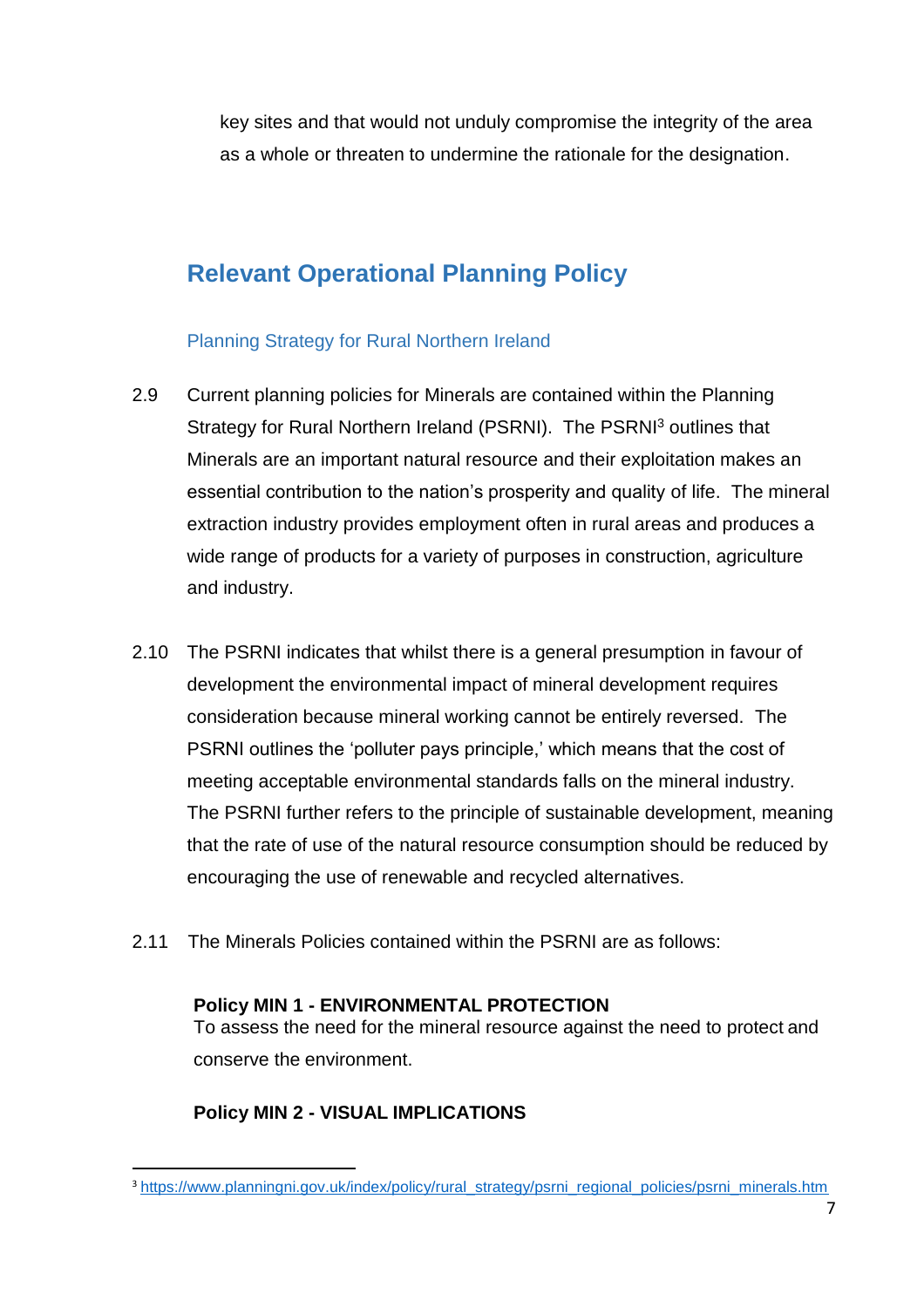To have regard to the visual implications of minerals extraction

### **Policy MIN 3 - AREAS OF CONSTRAINT**

To identify Areas of Constraint on Mineral Developments.

### **Policy MIN 4 - VALUABLE MINERALS**

Applications to exploit minerals, limited in occurrence and with some

uncommon or valuable property, will be considered on their merits.

### **Policy MIN 5 - MINERAL RESERVES**

Surface development which would prejudice future exploitation of valuable

mineral reserves will not be permitted.

### **Policy MIN 6 - SAFETY AND AMENITY**

To have particular regard to the safety and amenity of the occupants of developments in close proximity to mineral workings.

### **Policy MIN 7 - TRAFFIC**

To take account of the safety and convenience of road users and the amenity

of persons living on roads close to the site of proposed operations.

### **Policy MIN 8 - RESTORATION**

To require mineral workings to be restored at the earliest opportunity.

### <span id="page-7-0"></span>**Environmental Directives**

<span id="page-7-1"></span>Environmental Impact Assessment (EIA)

3.1 The impact of mineral extraction and associated development is further considered through the application of Environmental Impact Assessment Northern Ireland 2017 (EIA) Regulations<sup>4</sup>. The need for formal assessment in compliance with the EIA Regulations requires consideration of likely environmental impacts and mitigation where appropriate.

-

<sup>4</sup> <http://www.legislation.gov.uk/nisr/2015/74/contents/made>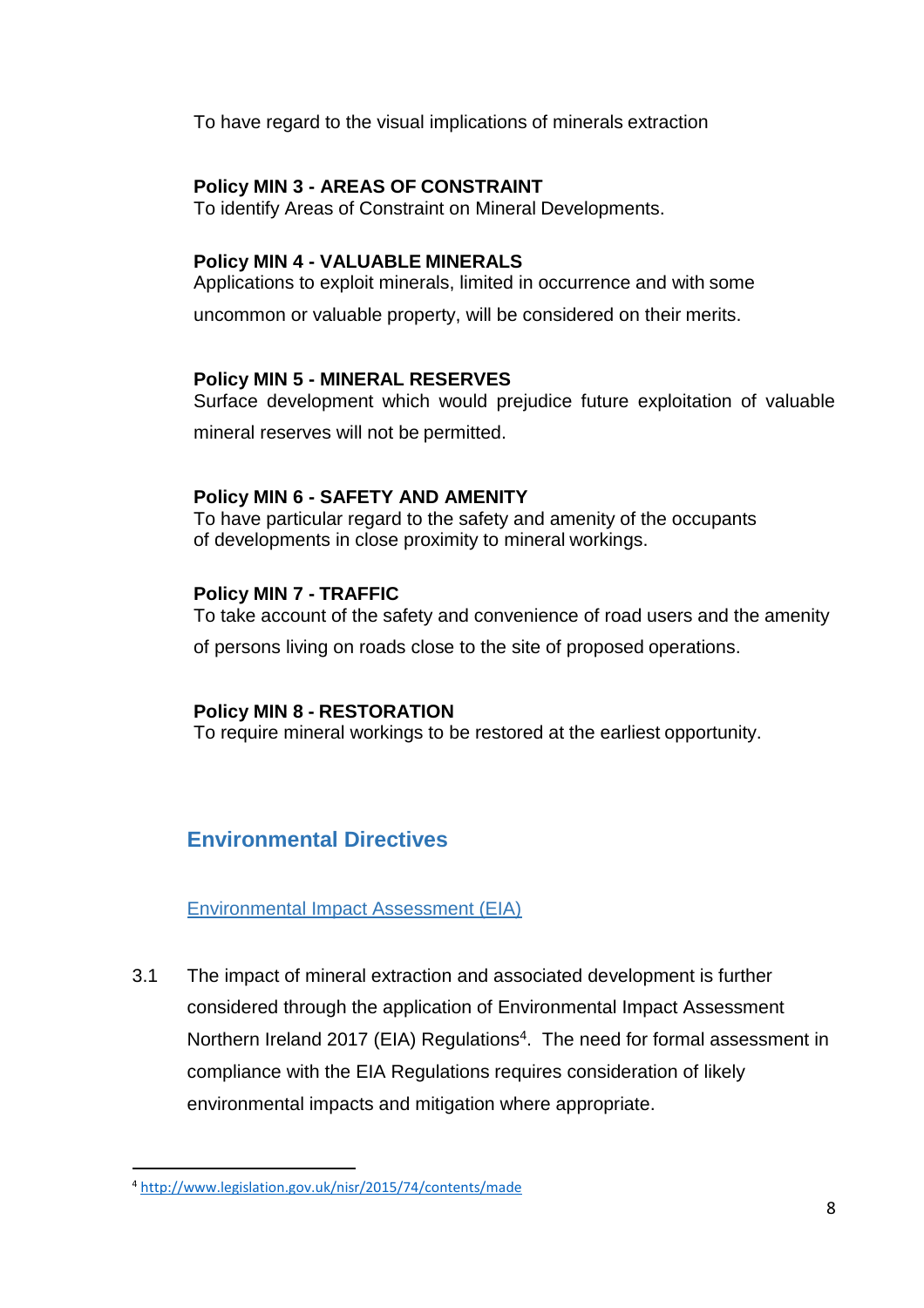3.2 Likely environmental impacts from mineral extraction include noise, dust, impact on flora,and fauna. The EIA Regulations prescribe screening of a proposal, scoping and direction on the content of an Environmental Statement and the processing procedures for a planning application submitted with an Environmental Statement.

### Mining Waste Directive

- <span id="page-8-0"></span>3.3 The Mining Waste Directive<sup>5</sup> sets out requirements for the management of waste from extractive industries and the workings of quarries. The aim of the Mining Waste Directive is to prevent or reduce a far as possible the production of mineral waste and the management of waste from mineral extraction. Specific Guidance provided specifies that operating quarries require the submission of an exemption waiver, reduced mining waste management plan or a full management plan. Express written consent is required from the mineral planning authority for documentation submitted.
- 3.4 There is also a requirement for Councils to maintain an Inventory of Closed Mines. The DOE Commissioned GSNI/BGS to prepare the Inventory for Northern Ireland. The Inventory<sup>6</sup> indicates closed quarries using a range of sources and examines any risk from closed sites using risk analysis.

### <span id="page-8-1"></span>**Existing Local Development Plan Context**

<span id="page-8-2"></span>North Down and Ards Area Plan 1984-1995 (NDAAP), Belfast Urban Area Plan and Belfast Metropolitan Area Plan 2015 (BMAP)

4.1 It should be noted that BMAP was adopted in September 2014 but was subsequently quashed as a result of a judgment in the Court of Appeal delivered on 18 May 2017. As a consequence of this, the North Down and

-

<sup>5</sup> <http://www.legislation.gov.uk/nisr/2010/64/contents/made>

<sup>&</sup>lt;sup>6</sup> [Inventory of Closed Sites NI BGS](file://///prndafs01.ards-council.gov.uk/lgrfileshare/planning/Development%20Plan/LDP%20Research/Edited%20Position%20Papers/Inventory%20of%20Closed%20Sites%20NI%20BGS)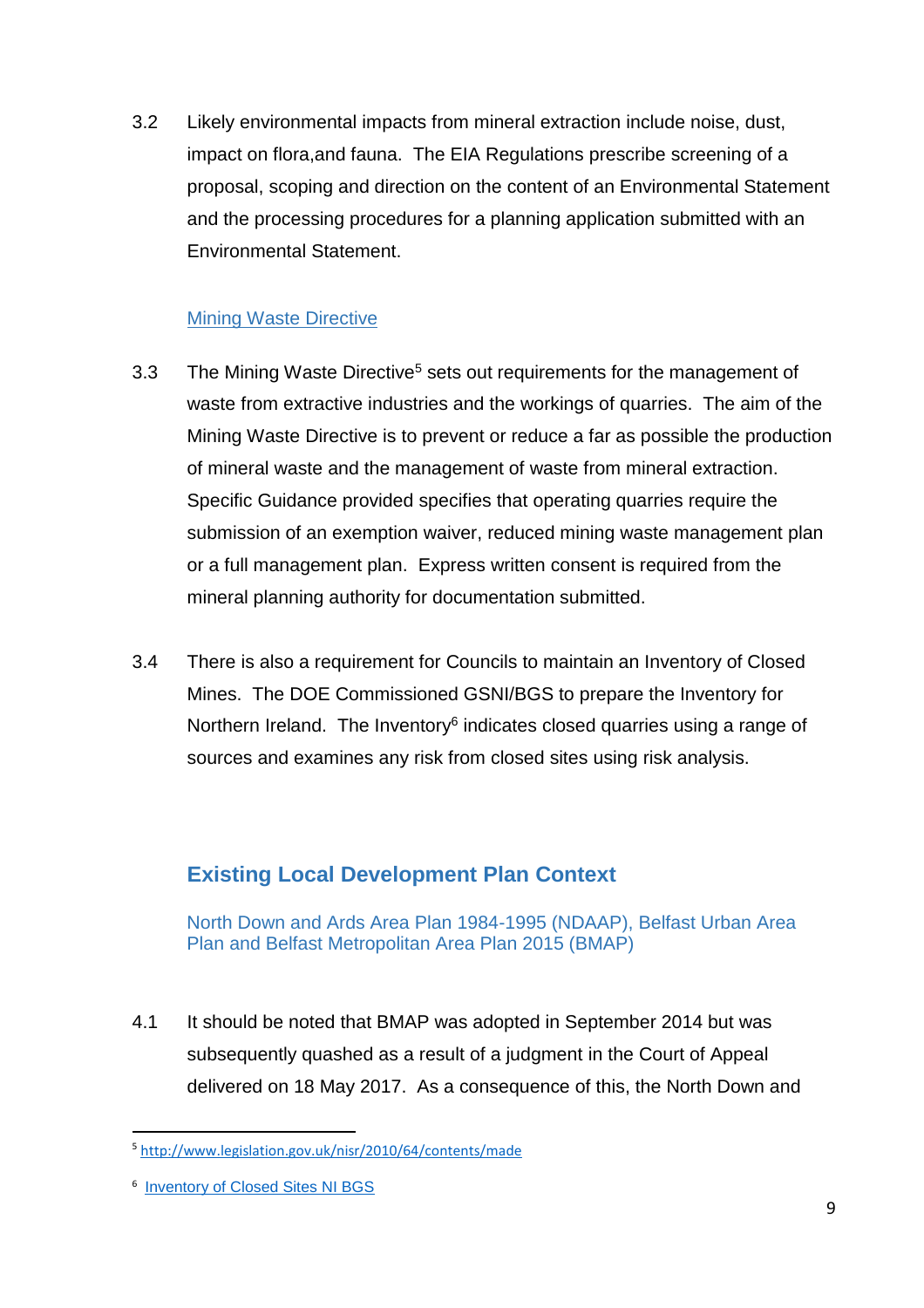Ards Area Plan 1984-1995, the Belfast Urban Area Plan, and Bangor Town Centre Plan 1995 are now the statutory Development Plans for the North Down area with draft BMAP remaining a material consideration.

- 4.2 These plans remain extant until replaced by the new Local Development Plan (LDP) for the Borough. The existing plans are an important consideration in the LDP process, as they provide a starting point for the review of our spatial planning options.
- 4.3 Volume 1 of draft BMAP states that some parts of the Plan Area have been despoiled by previously unregulated and unrestored mineral workings. Where there are proposals to develop further mineral deposits, the Council will take into consideration opportunities to achieve the restoration and rehabilitation of despoiled land.
- 4.4 Volume 7 of draft BMAP states that the Borough is characterised by a number of different landscape types including a rocky coastline along Belfast Lough, an inland belt of gently rolling farmland, the wooded slopes of the Holywood Hills and the Craigantlet Escarpment.
- 4.5 There are a number of important areas of nature conservation within the Borough including Belfast Lough, which is recognised internationally as a Special Protection Area (SPA), a Ramsar Site and an Area of Special Scientific Interest (ASSI). Other important sites in the Borough include Outer Ards (Helen's Bay to Bangor Marina and East of Bangor Marina) which are designated as Ramsar and SPAs and ASSIs.
- 4.6 Ballymacormick Point is also an ASSI and there is also an Area of Scientific Interest (ASI) at Cultra.
- 4.7 Draft BMAP 2015 designated several Areas of Constraint for Mineral Development.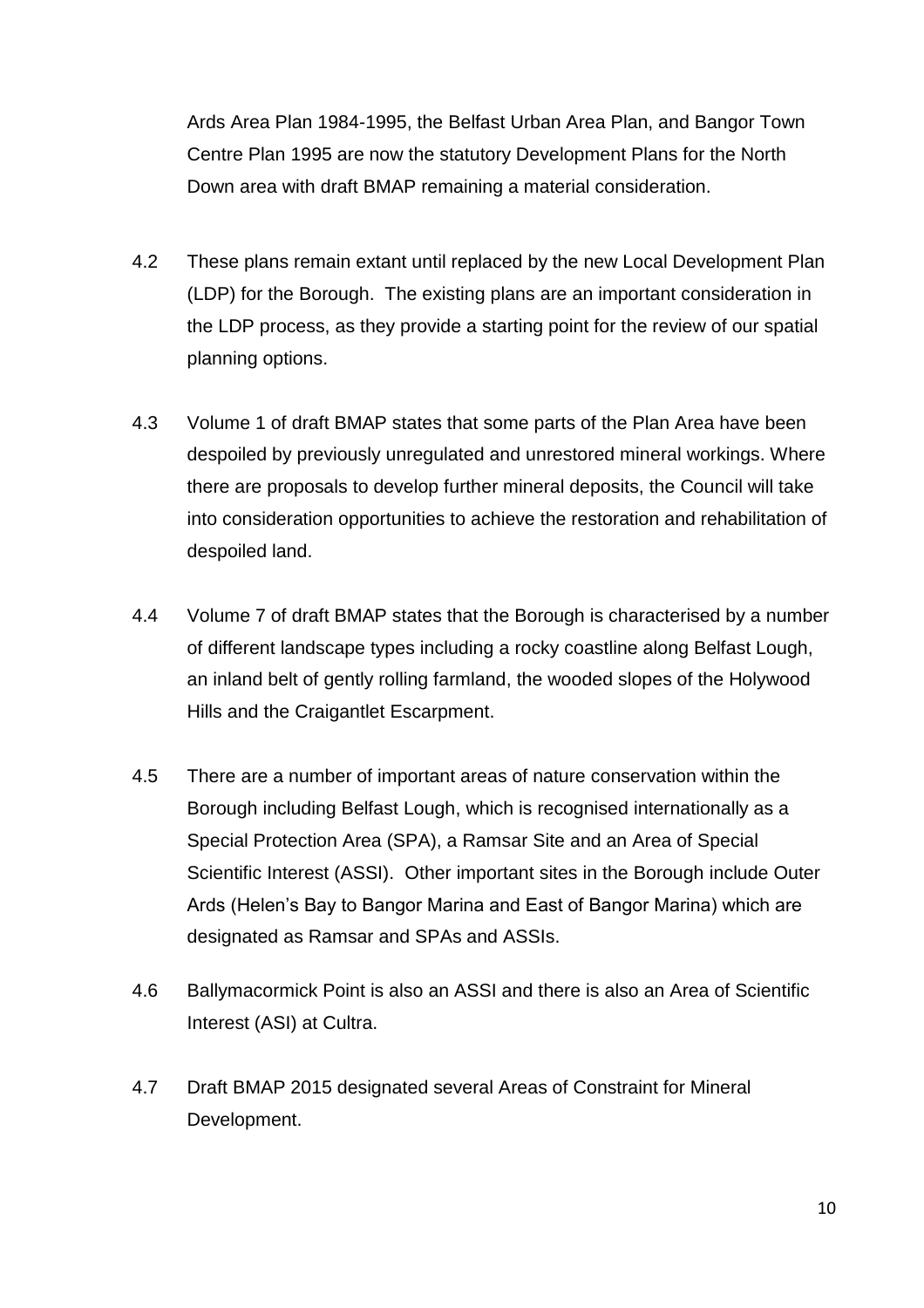

duced with the permission of Land & Property Services under delegated authority from the<br>tationery Office, ©Crown copyright and database right 2018 CS&LA156 **This** Cro  $Co<sub>1</sub>$ ight and is r .<br>Her Majesty Stati

### Map 1: Geology of Ards and North Down Borough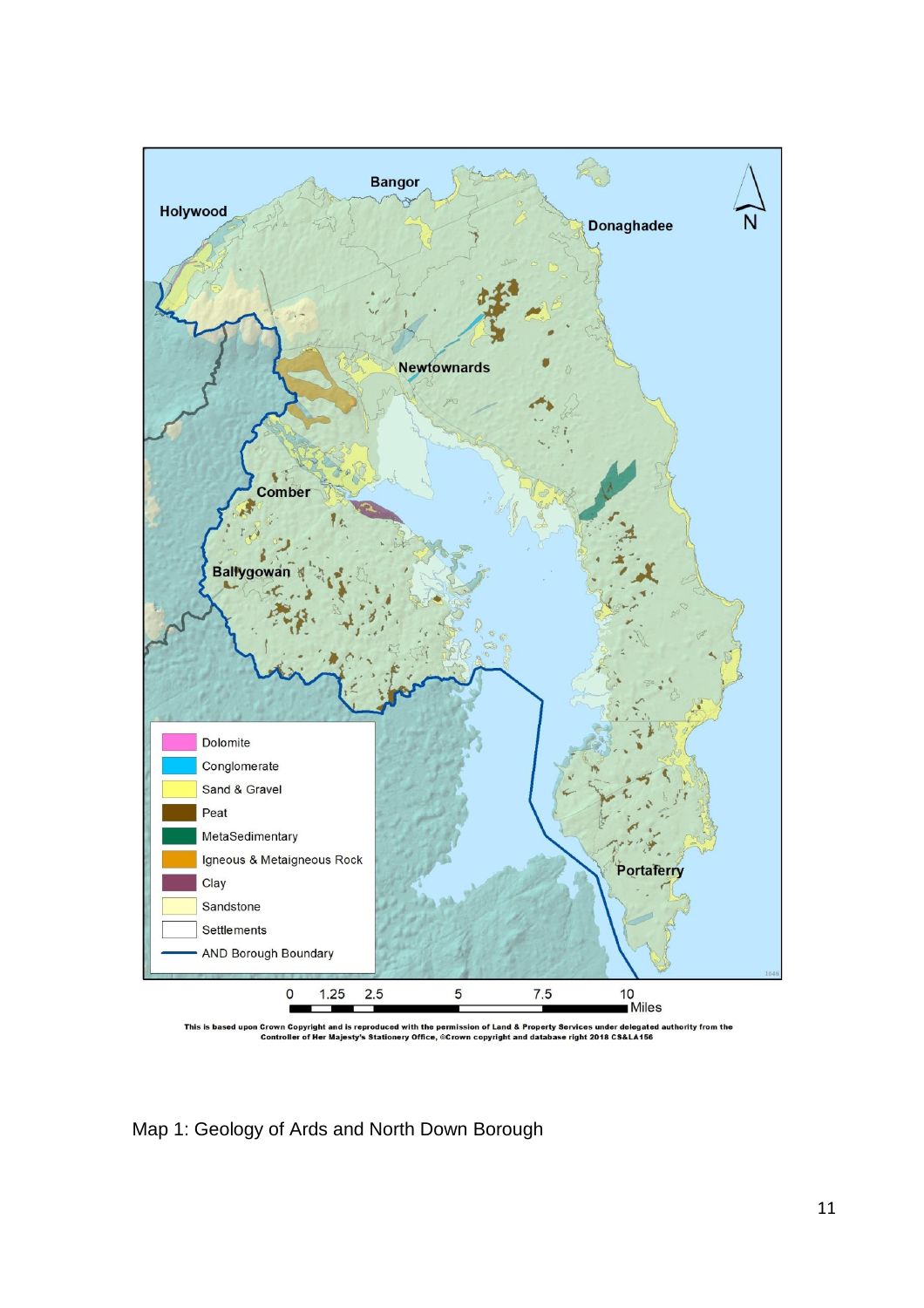### <span id="page-11-0"></span>Ards and Down Area Plan 2015 (ADAP)

- 4.8 The **Ards and Down Area Plan 2015** (ADAP) is a development plan prepared under the provisions of Part 3 of the Planning (Northern Ireland) Order 1991 by the Department of the Environment. ADAP outlines the following with respect to Minerals in the Borough:
- 4.9 Part 2 of Volume One of the Ards and Down Plan 2015 states that the Mineral resources within the legacy Ards Borough Council area comprises of sandstone/gritstones which are quarried at a number of locations between Newtownards and Ballynahinch.
- 4.10 **Policy MN01** Hydrocarbon Exploration, states that in the event that hydrocarbon exploration identifies the possibility of commercially viable reserves of oil or gas, applications for planning permission to sink wells for the purpose of appraising the nature or extent of the discovery will be considered in the context of the long term suitability of the site for production purposes.
- 4.11 While no hydrocarbon exploration is currently taking place within the Borough, future exploration under licence may identify deposits of oil, gas, or minerals, which are particularly valuable to the Northern Ireland economy.
- 4.12 At present there have been no prospecting licences issued for either minerals or petroleum within the Borough. Exploitation may create environmental effects that are particular to the methods of extraction or treatment of that mineral. The Council will not therefore operate a general presumption against their exploitation in any part of the Plan area including Areas of Constraint on Mineral Developments. Rather, applications will be treated on their individual merits having regard to impact of the specific development on nearby residents, and sites or features designated for their scientific, landscape or heritage interests.
- 4.13 **Policy COU 8**  Areas of Constraint on Mineral Developments states that Areas of Constraint on Mineral Developments are designated as indicated on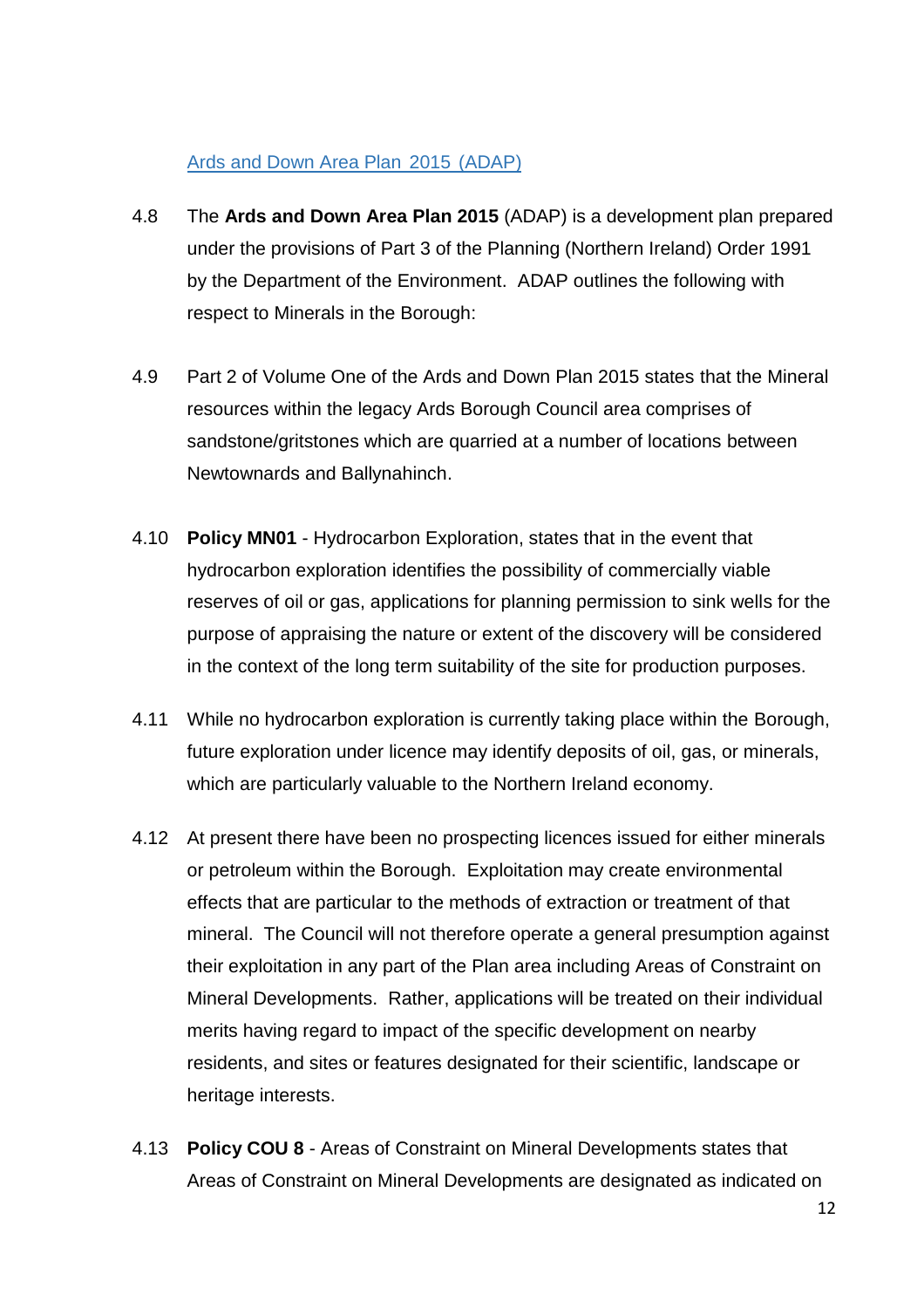the relevant Countryside and Settlement Maps, and include areas designated for their nature conservation importance and/or scientific value within the Plan area**.** Within the Borough these areas include the whole of the Peninsula to the south of Newtownards, the area between Newtownards and Comber, as well as the western shore of Strangford Lough

- 4.14 Areas of Constraint on Mineral Developments have been identified in order to safeguard the most valuable and vulnerable areas of the environment within the Ards Borough District from the detrimental effects of mineral extraction. Their identification has taken account of nature conservation interests, the archaeological and built heritage, landscape quality and character as identified in the Northern Ireland Landscape Character Assessment 2000, visual prominence, amenity value, geological interest and beaches in the coastal zone
- 4.15 In view of their nature conservation importance and/or scientific value, designated Areas of Constraint on Mineral Developments also include sites such as Ramsar, ASSI, ASI, SPA, SAC, Nature Reserves, and SLNCIs.

### <span id="page-12-0"></span>**Mineral Extraction in Ards and North Down Borough**

- 5.1 The Borough is underlain by rock which is predominantly sedimentary, sandstone. The geology of the Ards and North Down Borough does not contain high value minerals or rock that has the potential for to result in the drilling for natural gas i.e., through hydraulic fracturing (fracking) or through conventional drilling for gas.
- 5.2 Extraction of rock in this Borough has played an important role in the economy, environment and local and wider architecture. As stated above, the Geological Survey of Northern Ireland have records of closed extraction sites. Historically limestone, sandstone and greywacke (a variety of sandstone) were extracted within the Borough for use as building stone. Quarries in the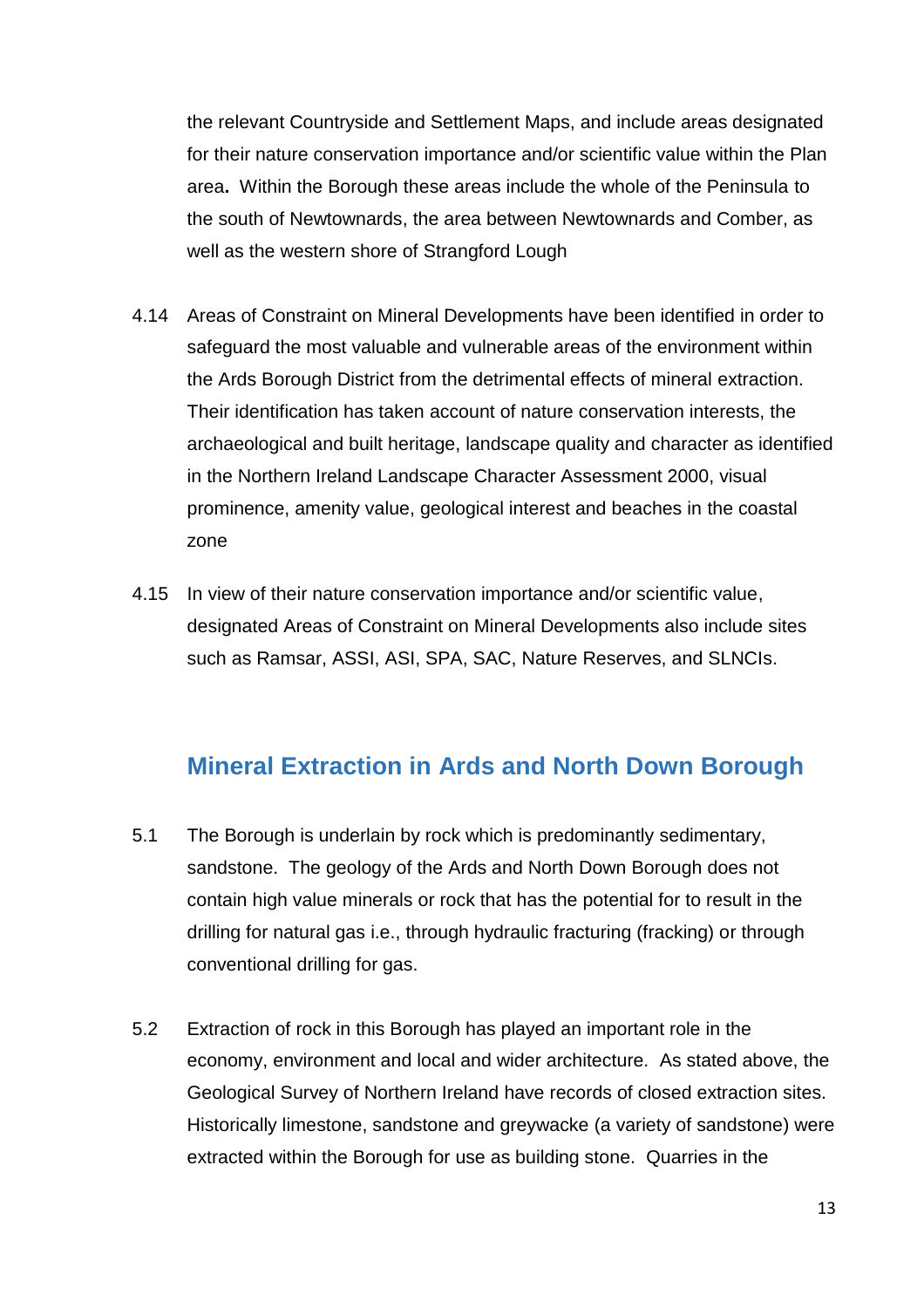Borough now extract greywacke primarily for use in the construction industry as aggregate. The sites of sandstone quarries at Scrabo are now a National Nature Reserve, and one of the former limestone extraction sites is Castle Espie bird reserve.

5.3 Many of Northern Ireland's finest buildings were constructed with rock from Scrabo quarries, buildings such as Castles, Churches, Schools and monuments throughout Northern Ireland. These quarries provided considerable resource and income in the past.

### Examples of Mineral Development in Ards and North Down Borough

- <span id="page-13-0"></span>5.4 The information below, sourced from The Natural Stone Database of Northern Ireland, illustrates some of the historic quarrying within Ards and North Down Borough.
- 5.5 Castle Espie Carboniferous limestone was quarried outside Comber, County Down and mainly used for lime production. It is occasionally seen as dressing stone on older buildings and monuments, and as headstones in local graveyards. It is distinctively pink to red in colour, often with visible fossils. This stone type is only seen in County Down and the only quarry for this stone closed in the late 1800's and was flooded to form the ponds for Castle Espie Wildfowl and Wetlands Trust Centre. It is part of the Strangford Lough Ramsar Site. It provides an early wintering site for almost the entire Nearctic population of pale-bellied Brent geese.
- 5.6 Cultra limestone was quarried along the shoreline at Cultra, County Down. It is pale yellow in colour and may contain some fossils. It was used in County Down as dressing on Holywood Priory and across Belfast Lough at Carrickfergus Castle
- 5.7 Sandstone has been quarried at Scrabo since at least Anglo Norman times. The attraction of this particular sandstones to stonemasons was its variety of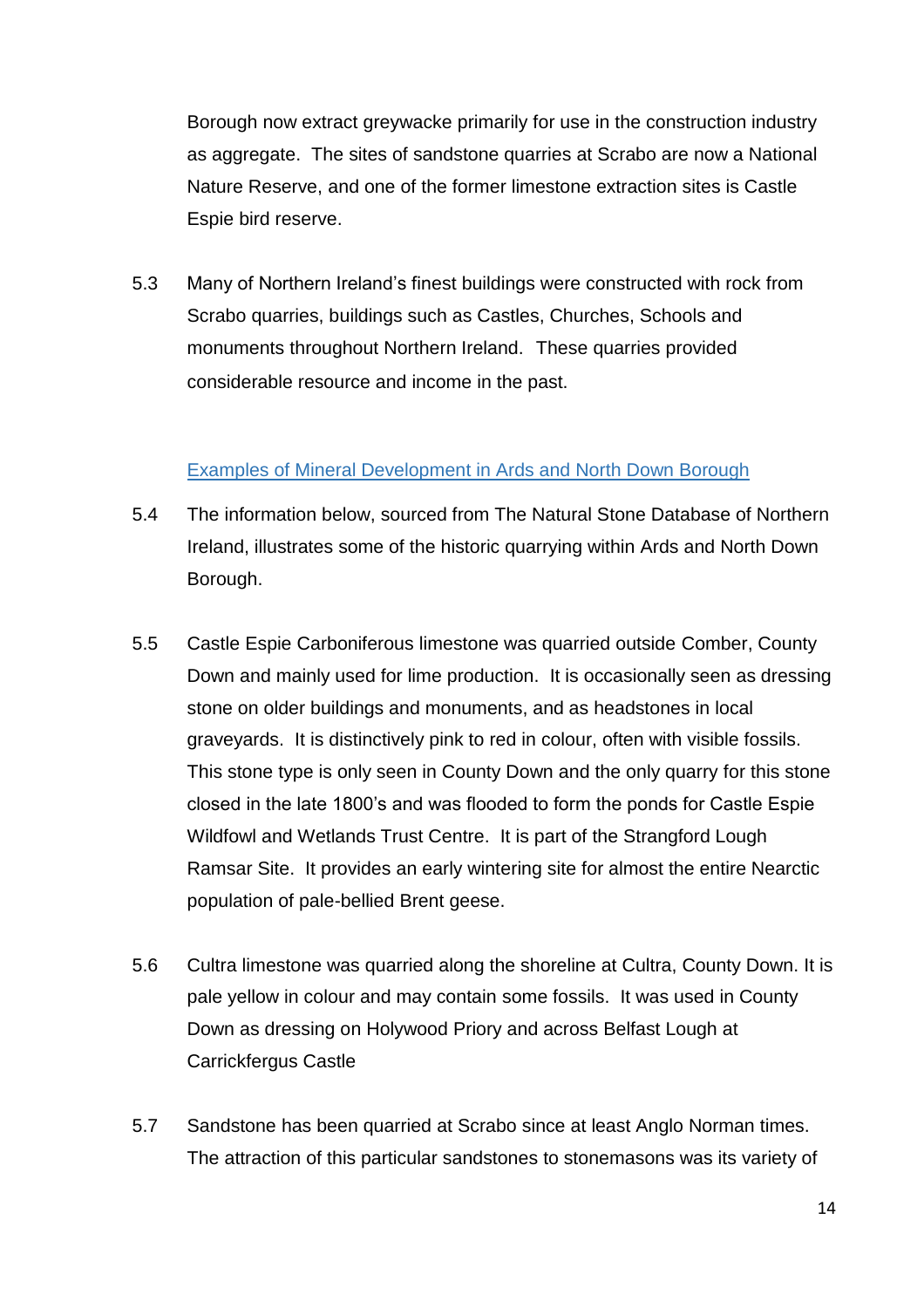colours – white, buff and pink – and its relative ease of working. The stone was found to split relatively easily along bedding planes and the effect of the metamorphism had hardened some areas of the formation. Scrabo was found to be particularly suitable for intricate sculpture and carved detail.

- 5.8 One of the earliest examples of use was the ancient monastery at Greyabbey where the oldest structures date from the thirteenth century.
- 5.9 There are several quarries from which Scrabo Sandstone was extracted. The best known are the quarries below Scrabo Tower, the South and North Quarries. The peak period of the quarries was the nineteenth century when railway links were developed.
- 5.10 Many of the Borough's landmark buildings and monuments, including Market Cross and Town Hall, Newtownards; and McKee Clock, Bangor, were constructed with locally sourced building stone.
- 5.11 Other sandstone quarries that operated in the area were:
	- Ballycullen Quarry- producing very uniform sandstone and the best performing of the Scrabo types in terms of durability, a good example being the Robinson and Cleaver building in Belfast.
	- Ballyalton Quarry- a very pale variety of sandstone, this quarry was reopened and used most recently in the early 1990's for the restoration of Newtownards Town Hall
- 5.12 Greywacke is referred to as an immature sandstone, consisting of poorly sorted, angular, sand to gravel sized particles. It has long been used as a building stone, for rubble walling, and occasionally split for roofing. It is also widely used as road stone and aggregate.
- 5.13 Greywacke is characterised by its grey colour and hardness. It can have quartz veins and can be high in iron (limonitised) to give an orange-red colour. Greywacke is very durable and weathers little over time.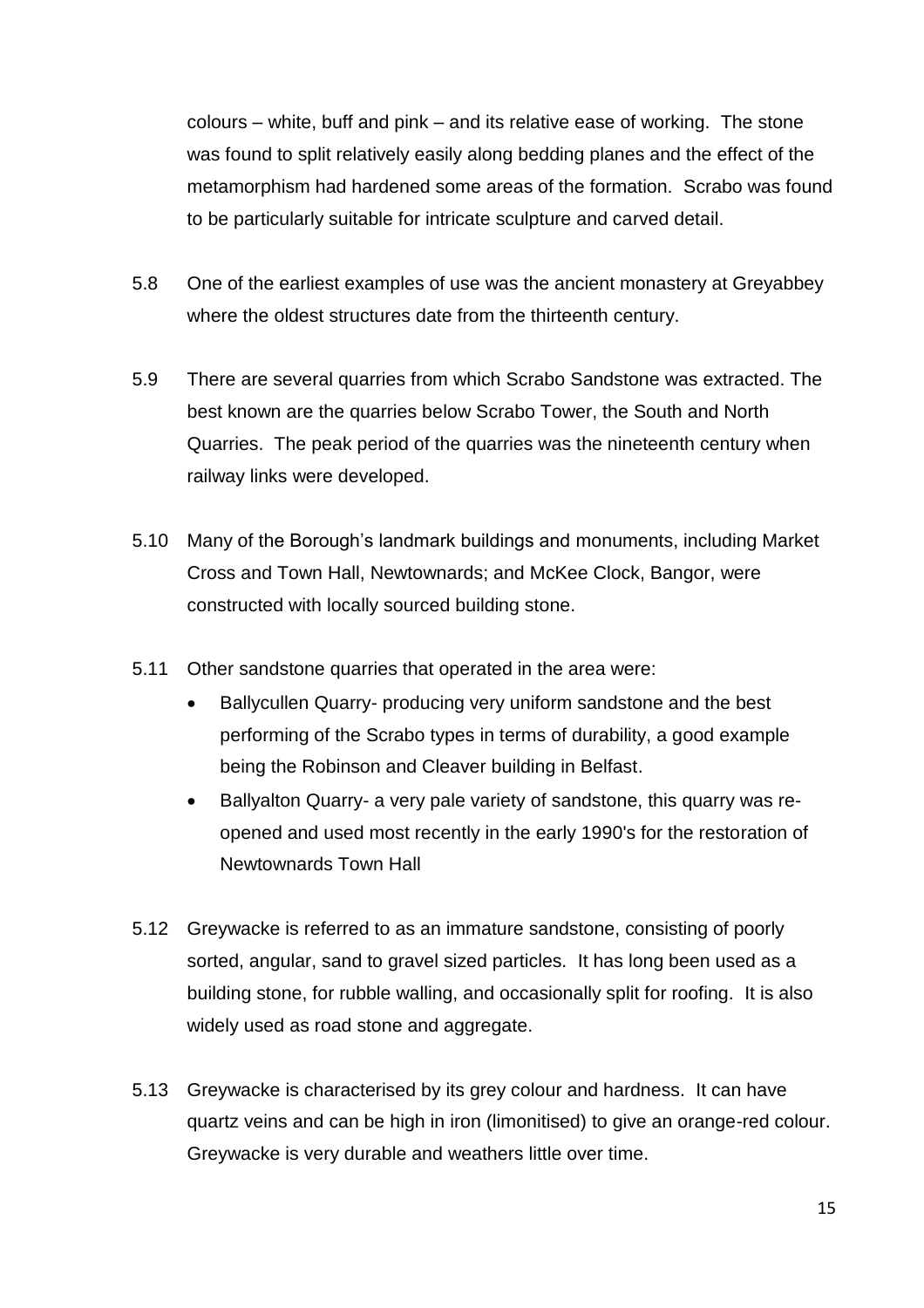- 5.14 Greywacke is still quarried extensively throughout County Down and the larger material is often used for rubble walling. All the quarries currently operating in Ards and North Down Borough extract greywacke and process and sell the aggregate produced.
- 5.15 The extraction of Minerals is often accompanied by processing on site to reduce transportation costs. The introduction of additional Permitted Development for the processing of Minerals for "Development Ancillary to Mining Operations" was introduced in The Planning (General Permitted Development) Order (Northern Ireland) 2015**<sup>7</sup>** . This means that certain developments do not require the submission of planning applications where they meet the tests specified in Part 17 of the Order. Examples of such development include sheds and some mineral processing machinery.

# <span id="page-15-0"></span>**Active Quarries within the Borough**

- 6.1 At present there are six active quarries within the Ards and North Down Borough. These produce building stone, bitmac, aggregate, road stone and concrete products. According to the 2011 Census figures there are 78 persons living in the Borough who work in Mining or Quarrying. Commercial sensitivity consequently means that precise information on the nature of employment and revenue per quarry is not available.
- 6.2 The Department for the Economy has produced information in the most recent Annual Mineral Statement 2016 on the quantity and value of rock extracted in Ards and North Down Borough. The table below shows that Ards and North Down Borough produced 38.4% of the overall sandstone extracted in Northern

-

<sup>7</sup> <http://www.legislation.gov.uk/nisr/2015/70/schedule/made>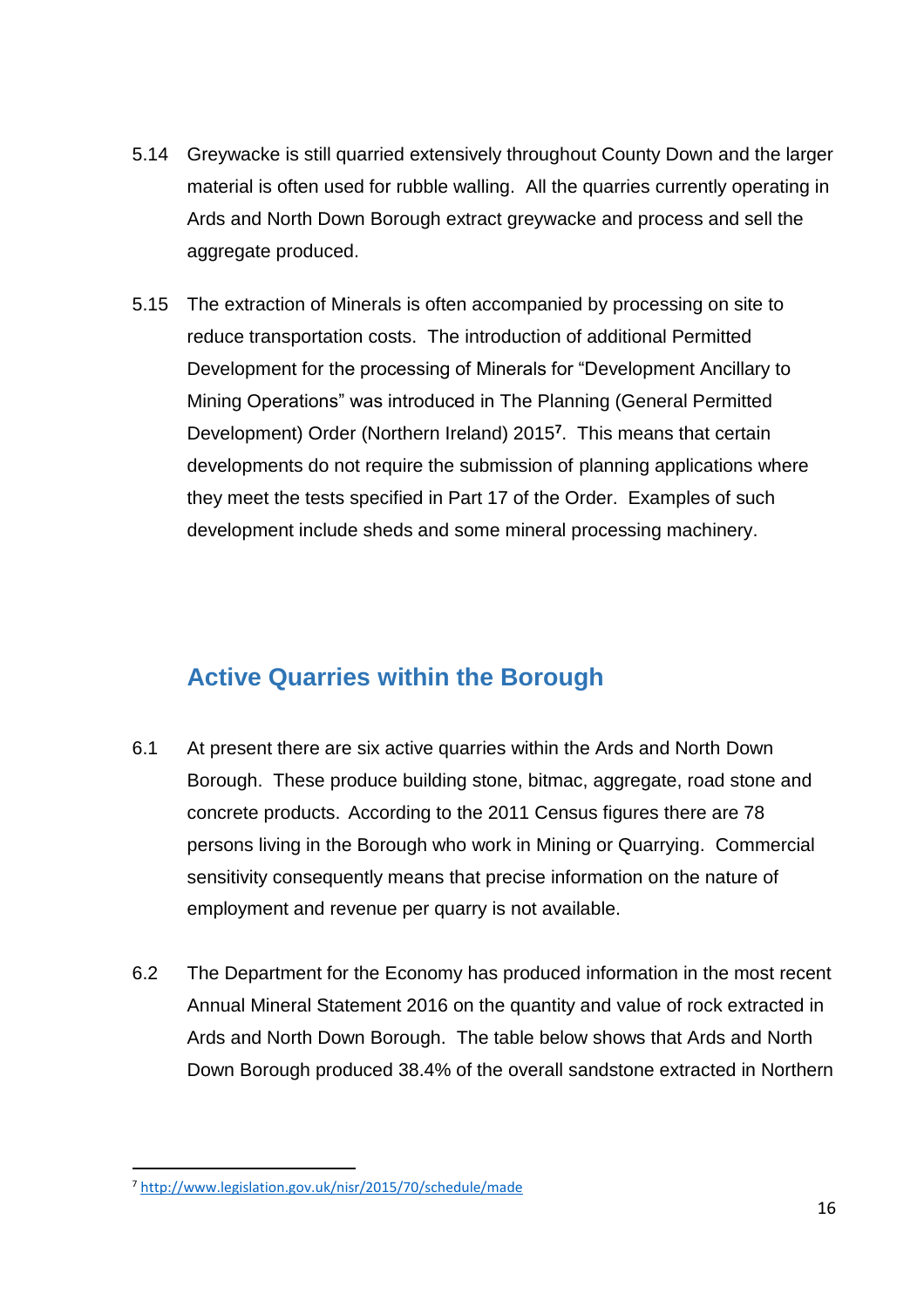Ireland in 2016. The extraction of sandstone across Ards and North Down Borough Council contributed nearly £7 million to the local economy in 2016.

### **Table 1: Sandstone production and sales within Ards and North Down Borough 2016**

| <b>Sandstone 2016</b>                     | <b>Quantity produced (tonnes)</b> | Selling Value (£) |
|-------------------------------------------|-----------------------------------|-------------------|
| <b>Northern Ireland</b>                   | 5,042,617.83                      | 19,187,972.39     |
| <b>Ards and North Down</b>   1,933,748.00 |                                   | 6,691,242.15      |

Source: Annual Mineral Statement 2016 (Department for the Economy)

- 6.3 There are also a number of quarries in the Borough with existing planning permission for extraction but which are no longer operating. Some of these such as the quarry in Carrowdore, have ceased operating relatively recently.
- 6.4 The Minerals Industry provides income and employment opportunities within the Borough. Quarrying may also produce opportunities through appropriate restoration and aftercare following extraction. Examples of restoration which have benefited tourism are Castle Espie, and Scrabo. There is further potential for the development of the Borough's mining history in areas such as Whitespots.
- 6.5 Restoration provides an opportunity for an increase in biodiversity where natural restoration of a site is achieved through the use of planning conditions. This involves the regrading of an extraction area and replacement of topsoil that had been retained on site from the commencement of development. The planting mix can be specified through consultation with the Council's Biodiversity Officer and the Department for Infrastructure.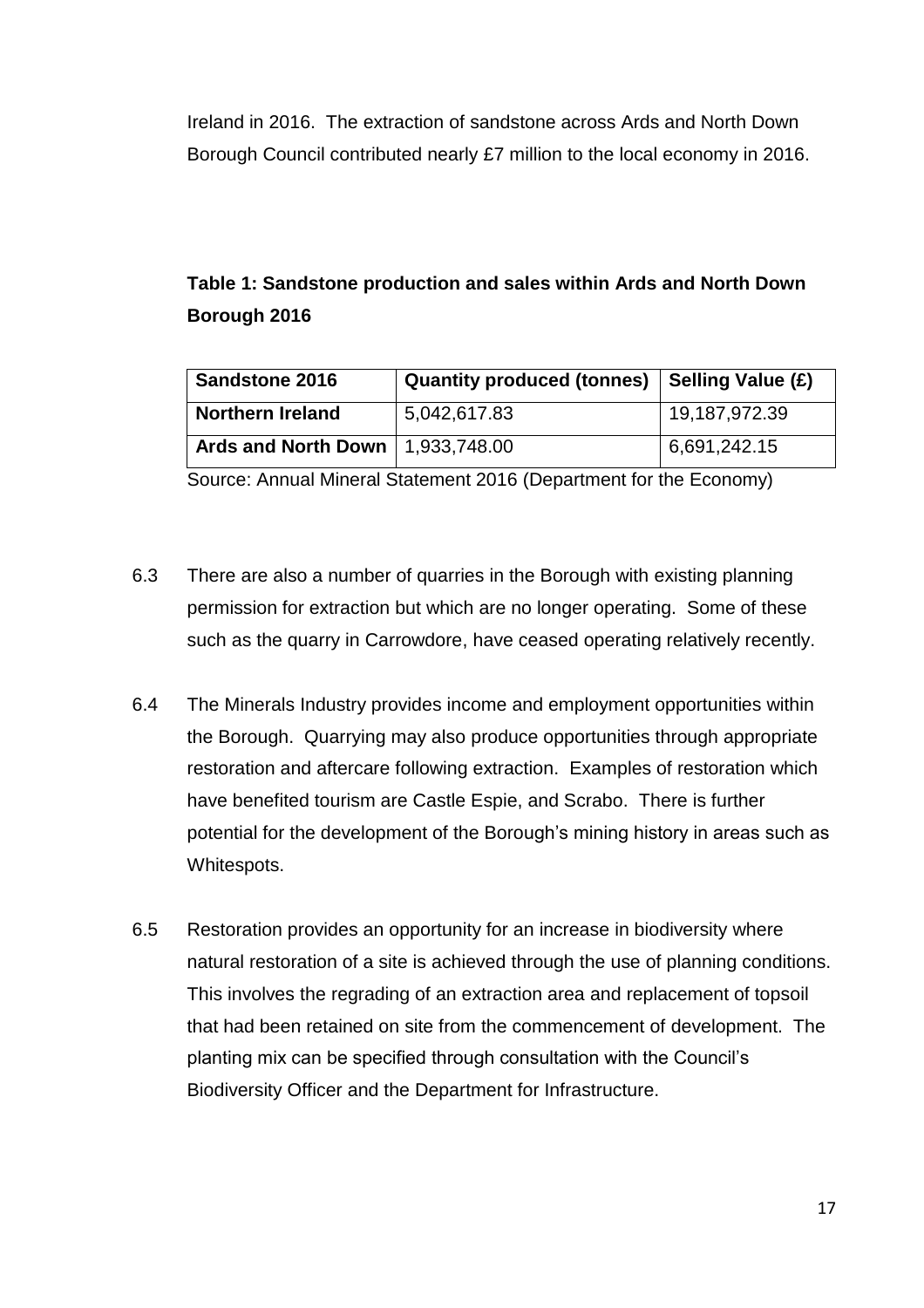# <span id="page-17-0"></span>**Review of Old Mineral Permissions (ROMPs)**

- 7.1 The legislation known as the Review of Old Mineral Permissions (ROMPs) provides a mechanism to review all existing planning conditions on extant mineral planning permissions, thereby providing an important opportunity to secure improved operating and environmental standards within the quarrying industry. The onus will be on the landowner or mineral operator to submit a scheme of conditions which will result in operations in an environmentally sustainable manner.
- 7.2 In line with the rest of the UK, the Department of the Environment introduced legislation through The Planning Reform (Northern Ireland) Order 2006 to require the initial Review of Old Mineral Permissions (ROMPs). This legislation has been carried forward within The Planning Act (Northern Ireland) 2011. The commencement of ROMPs is however delayed due to need for the Department of Infrastructure to produce further legislation.
- 7.3 The ROMPS process, as defined within Schedule 2 of the Planning Act, prescribes the time periods for the submission and consideration of Mineral Planning Conditions.
- 7.4 The ROMPS procedures include the publication of lists. If an operator or owner of a site with planning permission for mineral extraction is not advertised on a list and the owner of a quarry does not request its inclusion, the site ceases to have planning permission for quarrying.
- 7.5 ROMPS operates a 6 month deemed consent period. This means that if an operator/owner submits planning conditions and the Mineral Planning Authority does not determine the conditions to be acceptable or otherwise within 6 months, the suggested conditions are deemed approved.
- 7.6 Given the nature of mineral extraction, the Environmental Impacts need be considered in line with Environmental Impact Assessment Regulations, thereby the EIA Regulations need to be amended to allow for the ROMPS process before ROMPs can be commenced by Councils in Northern Ireland.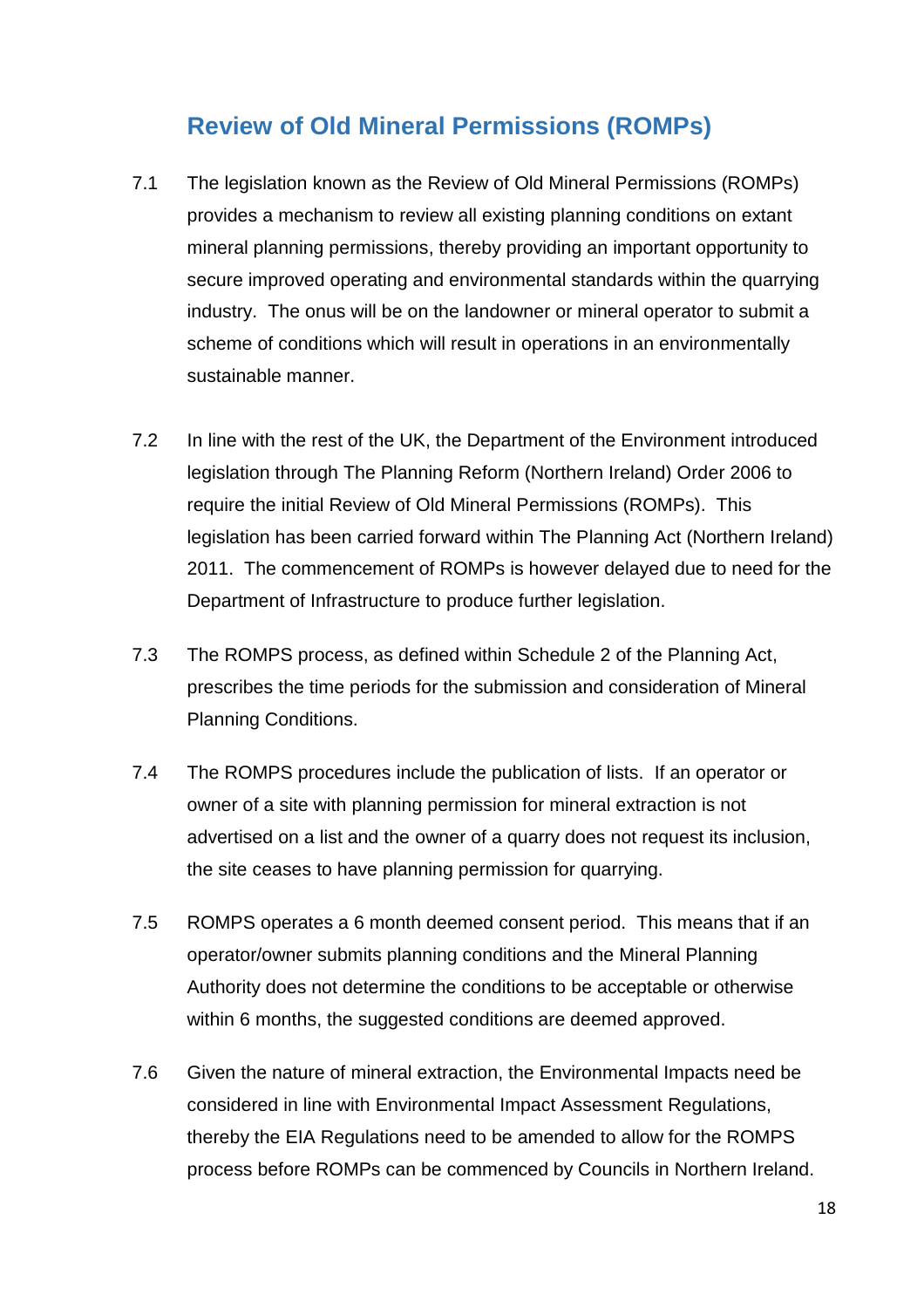7.7 The absence of modern standards of extraction practices can cause difficulties for the neighbours of some quarries. The application of ROMPS would alleviate many concerns but would have resource implications for Local Councils, including the need for potential compensation where conditions applied justified compensation.

# <span id="page-18-0"></span>**Key Findings**

- 8.1 The new Local Development Plan should safeguard mineral resources which are of economic or conservation value, and seek to ensure that workable mineral resources are not constrained by other forms of development.
- 8.2 Data will be compiled by the GSNI and DFI on the supply and demand of minerals at a regional level and Council level where appropriate. This information is needed to guide both mineral exploration and environmental protection.
- 8.3 The commencement of ROMPS is determined by The Department of Infrastructure. The Minerals Industry in Ards and North Down Borough Council will need resource available to comply with ROMPS at such time.
- 8.4 The Local Development Plan will consider the locally appropriate policies for Mineral Development within Ards and North Down Borough.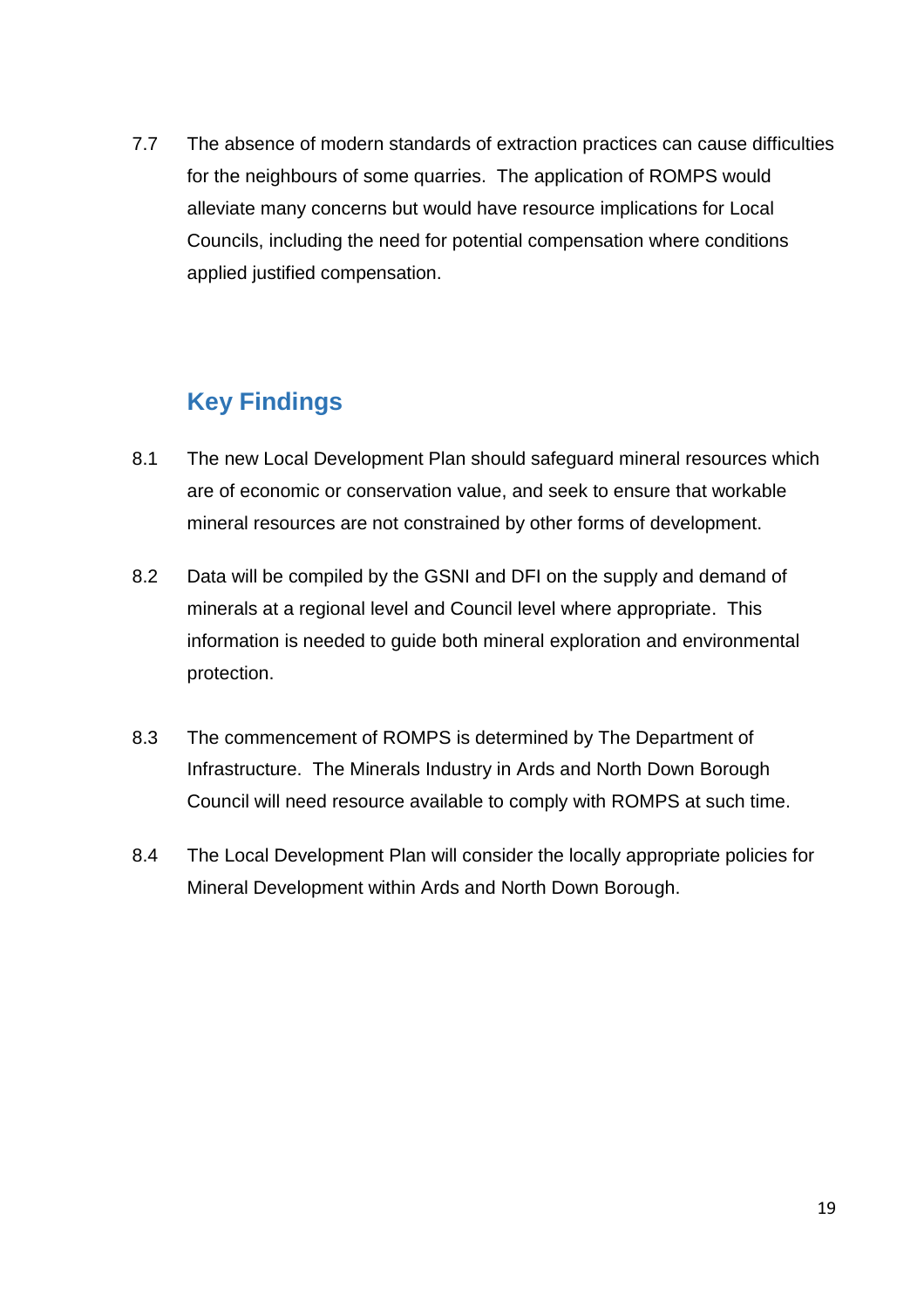### <span id="page-19-0"></span>**Glossary**

### **Aggregate**

Sand, gravel, crushed rock and other bulk materials used by the construction industry.

### **Area of constraint for mineral development**

Within these areas there will be a presumption against the granting of planning permission for the extraction and/or processing of minerals. Exceptions to this policy may be made where the proposed operations are short-term and the environmental implications are not significant. In such cases, on-site processing of the excavated material is unlikely to be permitted.

Areas of Constraint may form all or part of an Area of Outstanding Natural Beauty (AONB) or be outside an AONB altogether. They may include or be part of areas designated, listed or otherwise protected for their scientific value or archaeological or historic interest.

### **EIA**

This can be summarised as the process by which information about the environmental effects of a proposed activity is collected, analysed and presented to decision makers.

### **Mitigation**

Measures to avoid, reduce or offset significant adverse effects.

### **Mineral**

This has two definitions. a) A naturally formed chemical element or compound with characteristic form or structure and definite composition (geological).

b) A naturally occurring mineral material with foreseeable use (industrial).

### **Minerals resource map**

This shows mineral deposits (the basic raw materials of the Earth) that have a value to society and are capable of being extracted economically, or that may be viable in the foreseeable future.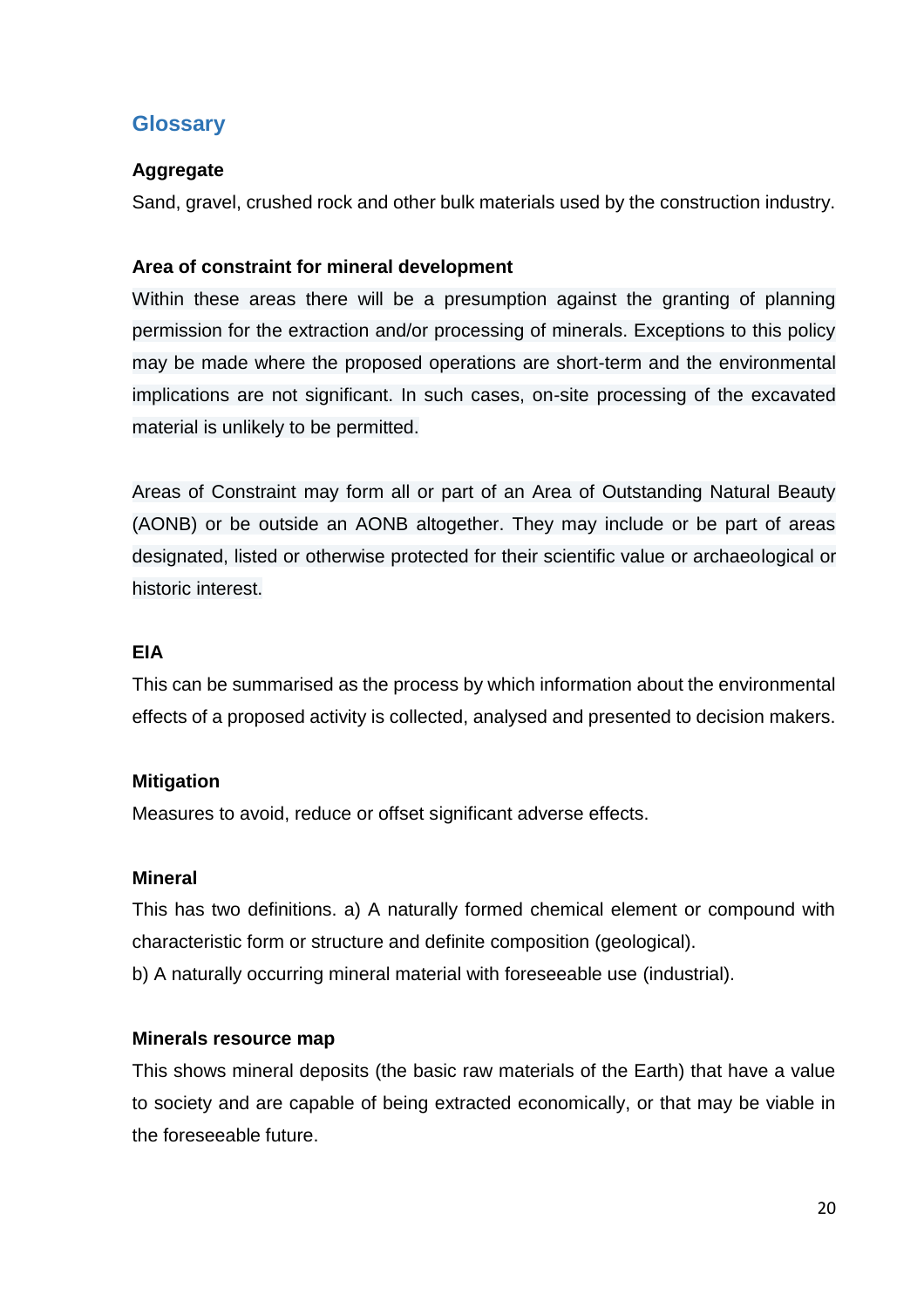### **Mining waste directive**

The Directive's overall objective is to provide for measures to prevent or reduce as far as possible any adverse effects on the environment quarry sand and gravel definition as well as any resultant risk to human health from the management of waste from the extractive industries.

### **Planning strategy for Rural NI**

Published in 1993, this covers all of the towns, villages and countryside of Northern Ireland outside Belfast (and adjoining built up areas) and Derry. The Strategy establishes the objectives and the policies for land use and development appropriate to the particular circumstances of Northern Ireland and which need to be considered on a scale wider than the individual District Council Area.

### **Restoration**

Steps to restore land affected by mineral extraction to a high standard suitable for an agreed after-use and including the carefully managed replacement of subsoil, topsoil or soil-making material.

### **Sand and gravel**

Construction aggregate is a broad category of coarse to medium grained particulate material used in construction, including sand and gravel.

### **Safeguarding of mineral resources**

A key aspect of sustainable development is the conservation and safeguarding of nonrenewable resources, such as minerals, for future generations.

### **Review of Old Mineral Permissions**

This DoE legislation provides a mechanism to review all existing planning conditions thus providing an important opportunity to secure improved operating and environmental standards within the quarrying industry. It seeks to secure a continuous and ongoing supply of construction materials to meet society's needs while protecting the environment and safeguarding the amenity of those living close to mineral extraction sites. The onus is on the landowner or mineral operator to submit a scheme of conditions which will result in operations in an environmentally sustainable manner.